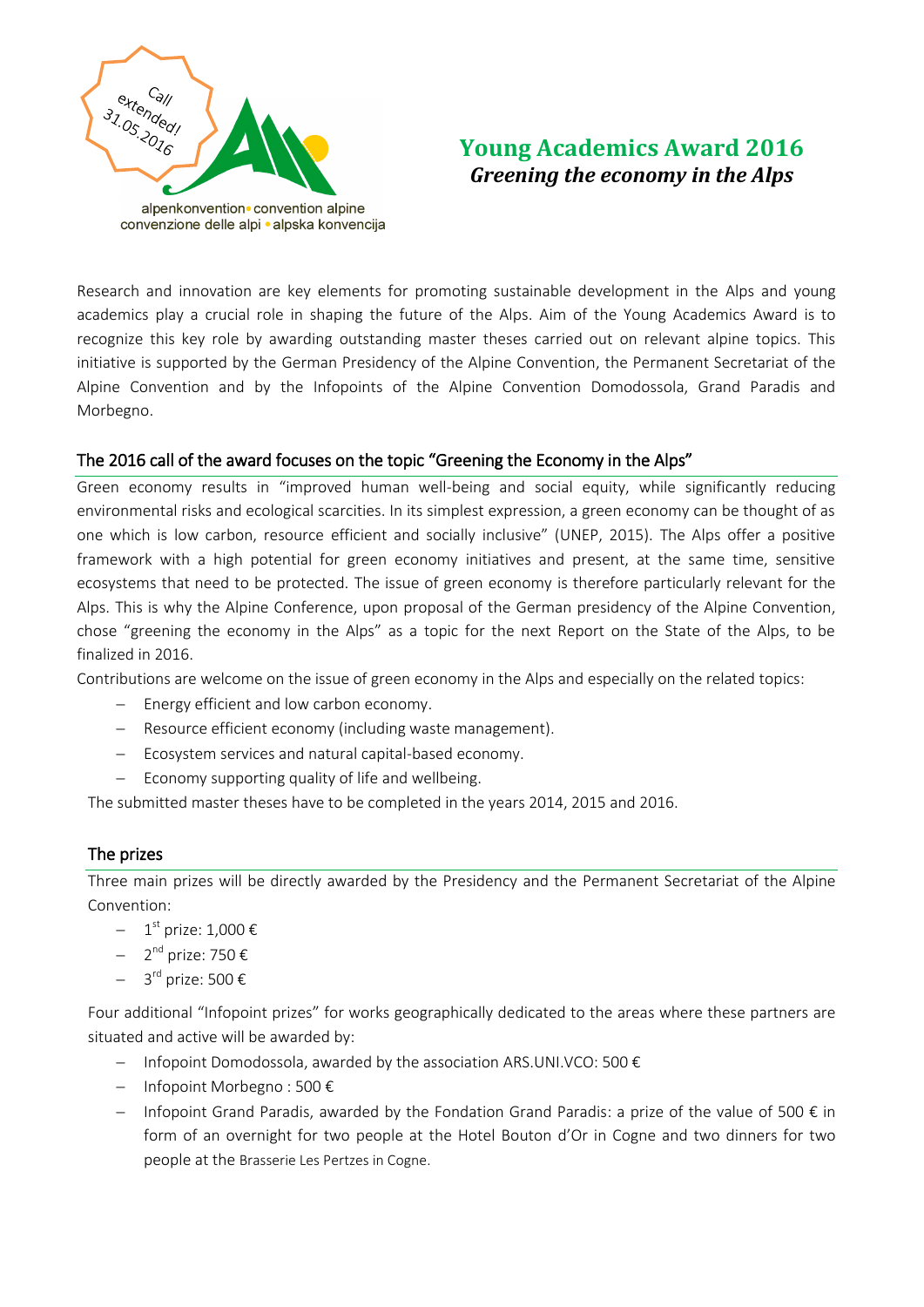# Selection process and criteria

The works will be evaluated by an international scientific jury invited by the Alpine Convention, based on a two-step process.

In the *first step*, 10 participants will be selected, based on the evaluation of the documentation submitted (see section *How to apply*) and according to the following criteria:

- relevance of the master thesis with the topic and sub-topics stated in the call.
- Direct relevance for the Alpine territory.
- Relevance (and, if applicable, innovativeness) of the theoretical and empirical contribution.
- Interdisciplinary merit.
- If applicable, practical implications for the Alpine Convention area.

In the *second step*, these 10 final candidates for the prize will be invited to a one-day workshop in Grassau (Germany), where they will have the possibility to present their work and discuss them directly with the Jury. Winners will be awarded in the framework of the Alpine Conference in Herrenchiemsee (Germany) at the presence of the German Minister of the Environment, Ms. Barbara Hendricks.

The three Infopoint prizes will solely be awarded to submitted works that focus mainly and specifically on the areas Grand Paradis National Parc, Verbano-Cusio-Ossola, and Valtellina respectively. Should these conditions not be met the prizes offered by the partners of the Alpine Convention may not be awarded. The winner of the Infopoint prizes will be also invited to the award ceremony.

# How to apply

## First step

In order to participate *in the first step*, candidates are invited to submit the following documentation:

- 1. an application form submitted according to the template provided here <http://goo.gl/6gHkMO>;
- 2. an abstract of max. 5 pages A4 in English language;
- 3. a digital copy (PDF) of the complete work;
- 4. a copy of the graduation certification with marks. If the final exam has not been held, the candidate should present a declaration with the foreseen date of the final exam.

All the documentation has to be sent at the address [yaa@alpconv.org](mailto:yaa@alpconv.org) before 31.05.2016.

#### Second step

The 10 applicants admitted to the *second step* will have to provide a presentation for the workshop and a poster summarizing their research. Moreover, applicants should be ready to travel in the week from 10 to 14 October 2016. The travel and overnight costs will be reimbursed by the Alpine Convention.

## **Deadlines**

#### Call closes: 31.05.2016

Notification to successful applicants to  $2^{nd}$  step: within 01.08.2016 Deadline for sending the final documentation (presentation and poster): 30.09.2016 Workshop and awarding of the winners: 10-14.10.2016 (Alpine Week)

## **Contacts**

For any question and for the submission of the documentation in the application package, you can contact [yaa@alpconv.org.](mailto:yaa@alpconv.org)